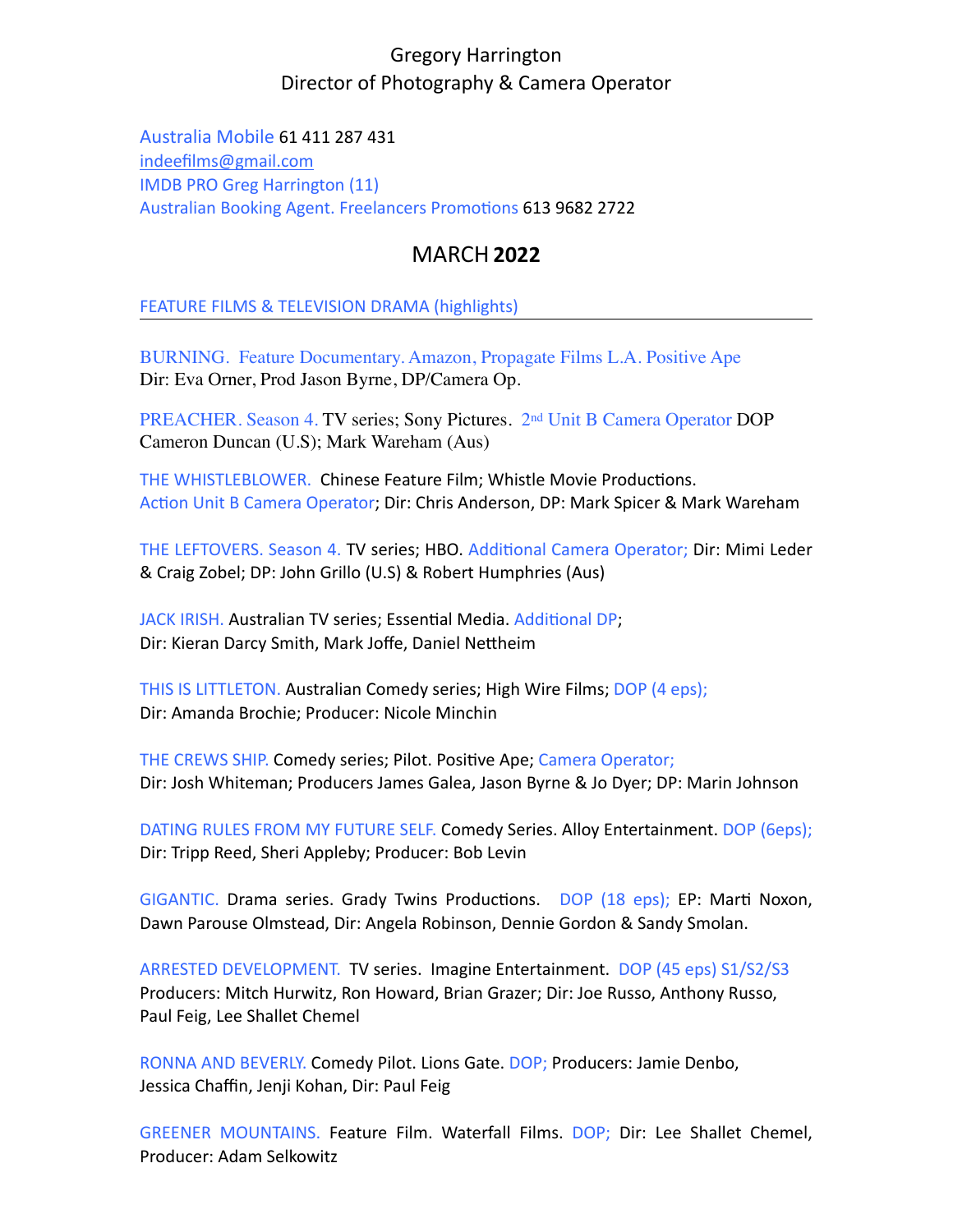DON'T LET GO. Feature Film. American Independent Film Co. Additional DOP; Dir: Max Myers; Producer: Brad Wilson

LUCKY. FX Network USA Comedy series; A Camera Operator; Prods: Rob & Mark Cullen, Dir: Joe & Anthony Russo, DP: Chuck Minski

TELEVISION COMMERCIALS (recent highlights)

LDV Australia , Positive Ape. DOP; Dir Richard Hamer, Prod Jason Byrne

BONDS ' Wonder Cool'. Positive Ape. DOP; Dir: Carl Sorheim, Producer : Jason Byrne

FORD Australia. 2019-2021 Guilty. DOP; Dir: Edwin McGill, Prod: Jason Byrne, Tom Davies

CHEMIST WAREHOUSE. Guilty, DOP, DIR Carl Sorheim, Prod: Jason Byrne, Tom Davies,

WORKCOVER. Finch. Camera Op; Dir: Chris Nelius; Prod: Corey Esse, DP: Adam Howden

L'OREAL & GARNIER Campaign. The Producers. A Camera Op; Dir: Tim Gibbs, Producer: Tania Spencer; DP: Gary Wapshott

LATROBE UNI 'Aspire'. Positive Ape. DOP; Positive Ape. Dir: Josh Moore; Producers: Jason Byrne Tom Davies

UNHCR. Positive Ape. DOP; Dir: Tom Davies; Producer: Jason Byrne

DULUX. Guilty. DOP; Producers: Jason Bryne Tom Davies

NINE NETWORK PROMOS (Family Food Fight, The Block, Footy Show, Postcards) Nine Network. DOP; Producer: Jules Cohen

COLLINGWOOD FC. AFL Media. DOP; Dir: Drew Whitehead; Producer: Greg Miles

NSW Water Safety. Guilty. DOP; Dir: Clayton Jacobson; Producer: Rohan Timlock

MUSIC DOCUMENTARIES & LIVE CONCERTS (highlights)

MIDNIGHT OIL: RESIST Tour 2022, CVP Live, Day on the Green. Camera Operator

PAUL KELLY Making Gravy Tour 2021: CVP Live Myer Music Bowl. Camera Operator

MIDNIGHT OIL: Makarratta Tour. 2021 CVP Live Day on the Green. Camera Op

HERB ALPERT AND LANI HALL – The Jazz Sessions. Unseen Pictures. DOP; Dir: Sandra Hay

THIS IS IT. Michael Jackson. AEG Live. Camera Operator Live Rehearsals Dir: Kenny Ortega; Producer: Ken Erlich, Concert Video Director: Bruce Green